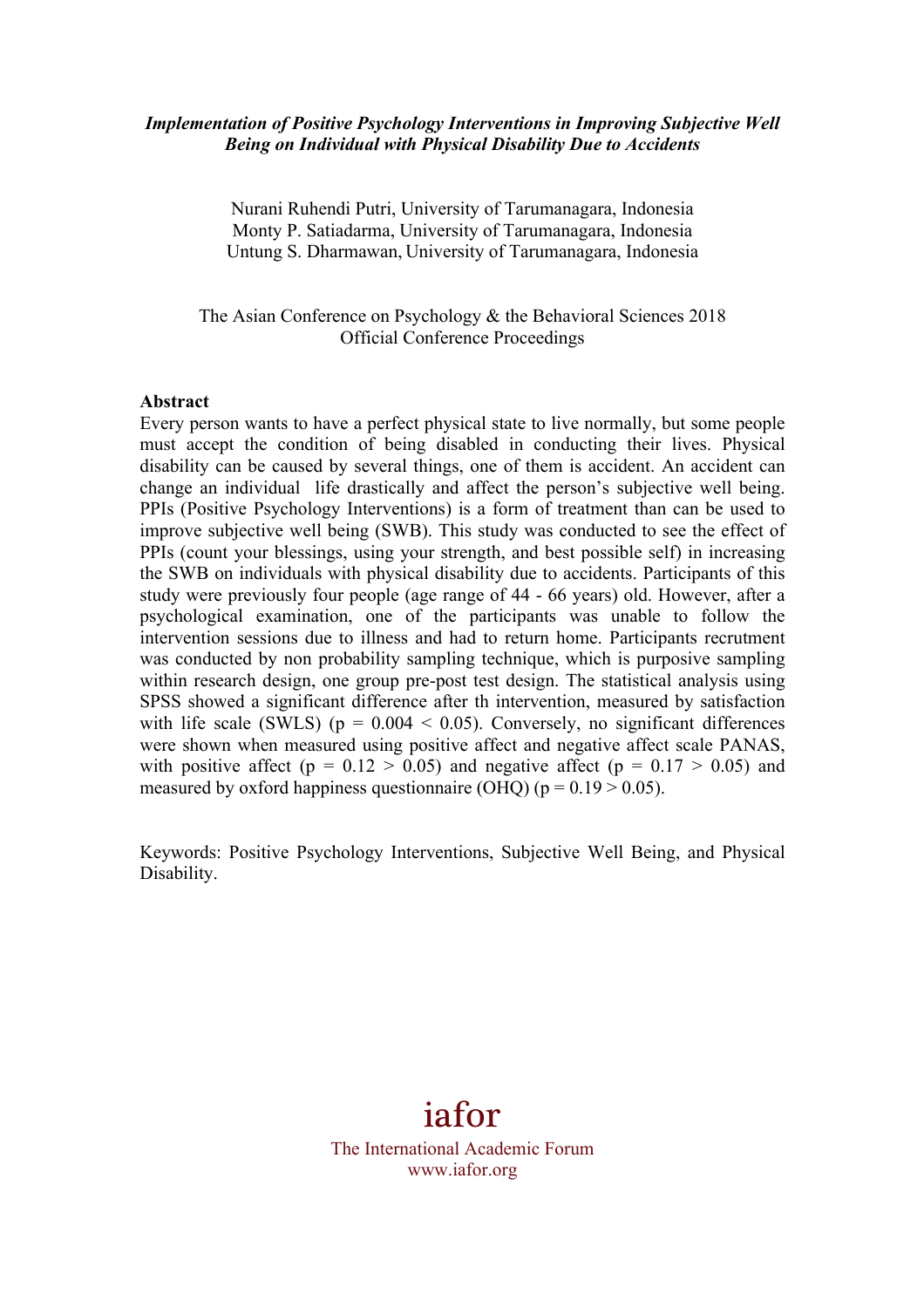#### **Introduction**

#### **Background**

Disability can be caused by numbers of things and conditions, one of them is an accident. For numbers of people, accidents can become a terrible life event; moreover when the accidents caused disbility due to the loss of physical functioning. People who experience such condition may have difficulties to accpet themselves for they used to be normally functioning but recently experience inability to do many things. When a person fails to accept such condition, he or she may become inferior and wothless for being unable to develop personal abilities. People who were born with physical disabilities tend to get used to live in such condition; but, they who experience drastic life changes from normal into disable may feel being enfornced to live in a more limited fashion with number of obstacles and less freedom to join social activites

Accidents that causes a person to have amputation will have a negative psychological impact on the individual. According to Senra, Oliveira, Leaf, and Vieira (2011), such individuals will experience periods of sadness and frustration especially in the process of attaining well being and especially when they feel their identity turns to be disabled and feel being dependent on others.

Individuals with physical disabilities are not widely accepted in the environment. Most people may criticize, stigmatize, and discourage them to live independently. Such condition creates psychological preassure on the individuals with physical disability. Mohsin, Saeed, and Zaidi (2013) explained in his study that family members of the individual with physical disabilities consider the physically disabled member of the family as an additional burden to the family because of the loss of additional labor, increased outcome on special care, and the need to compensate for higher facilities, and no proper infrastructure of care for individuals.

Individuals with physical disabilities will generally experience deficits in happiness and satisfaction of life. They consider themselves as a helpless person, feel inferior, and can not do much in their lives. Poor moods and insignificant feelings being experienced by people with physical disabilities indicate low satisfaction of life and low positive affects in which may affect their subjective well being state. Subjective well being refers to individuals' evaluation of their life, such as an assessment of life satisfaction, evaluation of feelings, including mood and emotion (Diener & Chan, 2011). Subjective well being is often considered a very important thing for it is closely related to positive conditions that help a person performs their functions optimally. Subjective well being is believed to make a person achieves mental health, physical health, and has better coping skills, also a longer life.

One of the most reliable intervention techniques to improve subjective well being is positive psychology interventions (PPIs). Positive Psychology (PP) can be considered as a discipline in psychology that focuses on positive experiences, positive emotions, positive personality traits, and positive social interactions (Pietrowsky & Mikutta, 2012). In a study by Sheldon and Lyumbomirksy (2006, in Pietrowsky & Mikutta, 2012) "Best Possible Self" intervention proved to enhance optimistic feelings in individuals. In another study conducted by Emmons and McCullough (2003, in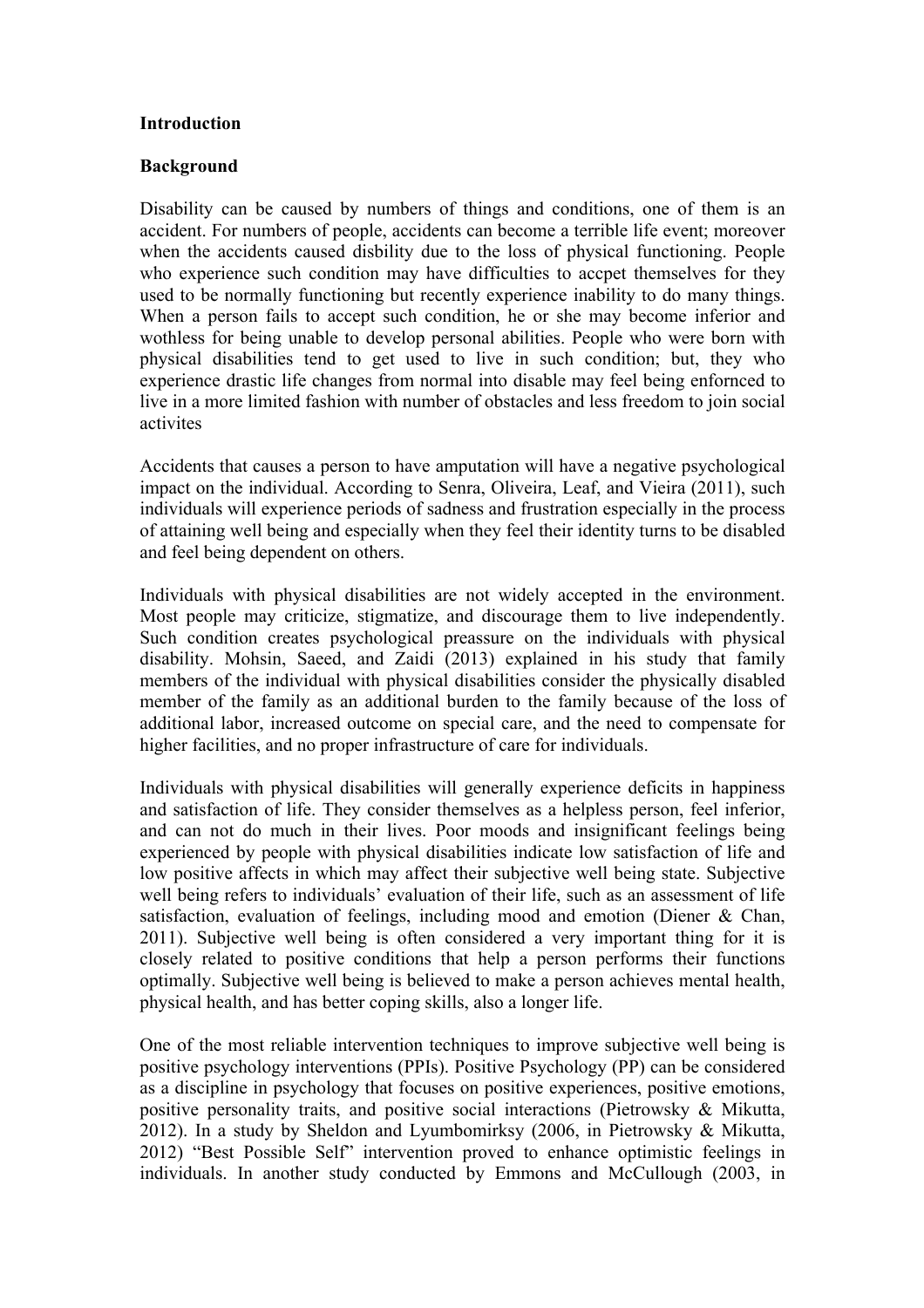Pietrowsky & Mikutta, 2012) showed that "Count Your Blessings" intervention can enhance feelings of gratitude, life satisfaction, and optimism. Lastly, "Using Your Strength" intervention is used because it encourages individuals to do something good with their personal power thus the individuals can increase their sense of independence. Such considerations have made researchers combine the three interventions to increase subjective well being on individuals with physical disabilities due to accidents.

# **Problem Identification**

Does the implementation of positive psychology interventions have a significant effect on improving subjective well being in individuals with physical disabilities due to accidents?

## **Research Purpose**

This study aims to examine the effect of positive psychology interventions on improving subjective well being in individuals with physical disabilities due to accidents.

## **Literature Review**

## **Physical Disability**

## **Definition of Physical Disability**

Article 1 Paragraph (1) of Law No. 4 of 1997 concerning about people with disabilities, specifically affirms that physical disability is a physical disorder which may interfere or constitute obstacles and difficulty for its persons to conduct activities as appropriately divided into three types, blind, deaf or speech impaired, and disabled.

# **Type of Physical Disability**

According to the Law on Persons with Disabilities, Article 1 paragraph (1) of Law No. 4 of 1997, the type of physical disability can be grouped into three groups. First, the blind, is a person who is impeded by mobility of motion caused by the loss or diminution of vision function as a result of birth, accident or illness. Second, hearing or speech, is a disability as a result of the loss or disruption of hearing and/ or speech function, either caused by birth, accident or illness. Third, disability, is a defect in the limb part of the body. Disability can be defined as a state of being damaged or disturbed, as a result of disruption of shape or resistance to bone, muscle, and joint in its normal function. This condition can be caused by illness, accident or can also be caused by innate nature.

# **Causes of Physical Disability**

According to Nugroho and Utami (2008), the types and causes of disability can be caused by various factors, such as: a) acquired defects, the cause may be due to traffic accidents, wars or armed conflicts or due to chronic diseases and b) or from birth (congenital), among other causes due to the disorder of the formation of organs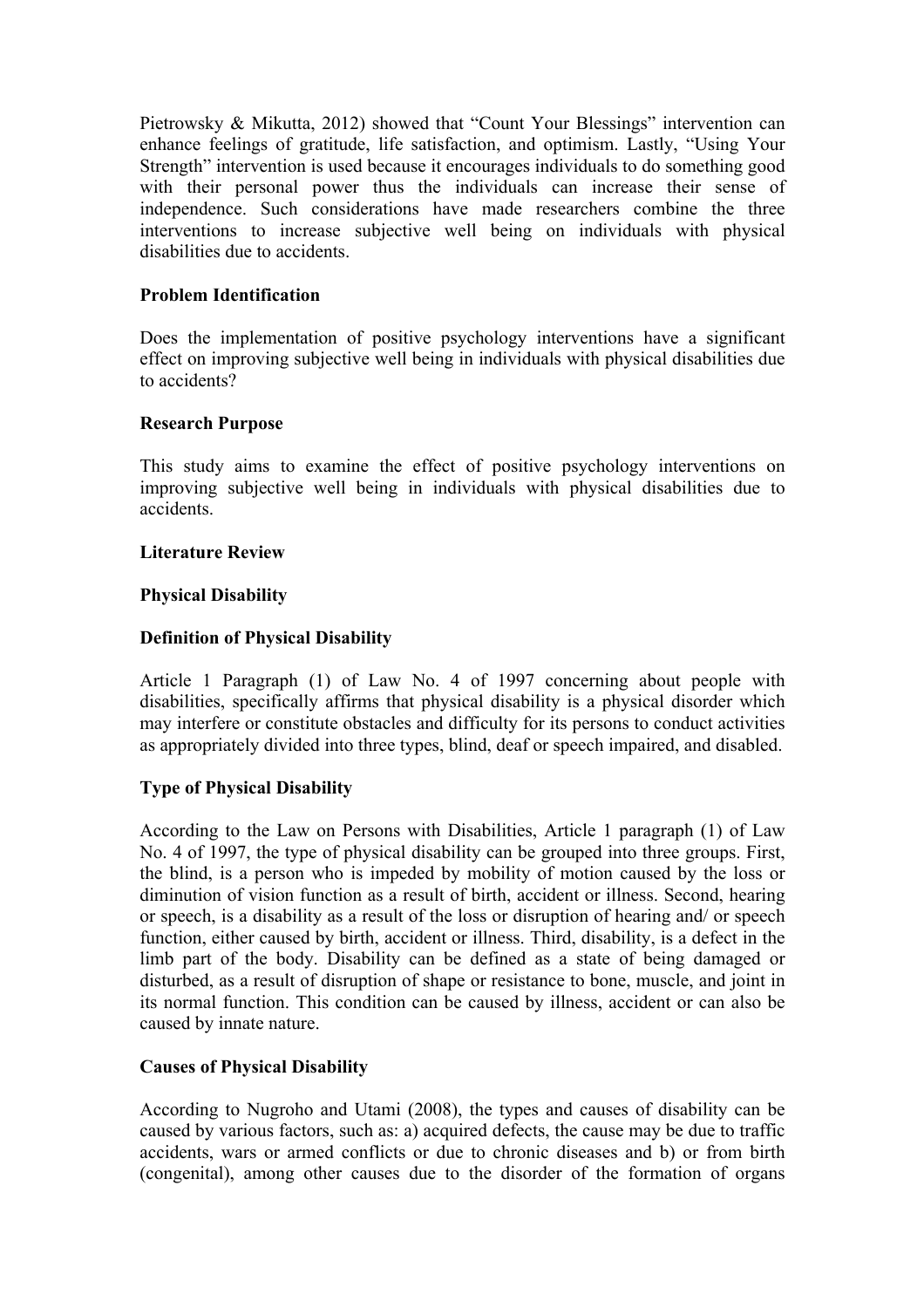(organogenesis) during pregnancy, virus attack, malnutrition, the use of uncontrolled drugs or sexually transmitted diseases.

## **Subjective Well Being**

## **Subjective Well Being Definition**

Subjective well being refers to how people evaluate their lives and includes variables such as life satisfaction and marital satisfaction, lack of depression and anxiety, and positive moods and emotions (Diener, Suh, & Oishi 1997). In other words, subjective well being is a condition in which positive affects are greater than negative affects and have satisfaction in life as a whole, as in the domain of health, occupation, and independence

## **Subjective Well Being Components**

According to Eddington and Shuman (2005), subjective well being is composed by several major components, such as the satisfaction of life globally, satisfaction with a particular life domain, positive affects (mood and pleasant emotions), and lack of negative affects (unpleasant mood and emotions). Positive affects and negative affects belong to the affective component, whereas life satisfaction belongs to the cognitive component.

#### **Factors Affecting Subjective Well Being**

According to Eddington and Shuman (2005), there are several factors that influence the subjective well being of a person, including gender differences, personality trait, marital status, health, and optimism.

#### **Positive Psychology Interventions**

Positive psychology was introduced by the president of the American Psychological Association, Martin Seligman in 1998 which is a scientific study of positive experiences and positive traits that individuals possess, as well as the things that facilitate their development (Duckworth, Steen, & Seligman, 2005). Positive psychology aims to broaden the focus of clinical psychology beyond the pain (negative things) experienced by individuals. In positive psychology, positive emotional coaching and building positive characters can help individuals alleviate suffering and release root causes (Duckworth, et al., 2005). So the treatment focuses more on how to build positive things than to reduce the negative things.

Positive emotions are more than just good feelings. Lyubomirsky, King, and Diener (2005) said that positive emotions can drive a person to successful outcomes in various domains of life, including relatively better performance, increased creativity, greater marital satisfaction, and social relationships. The benefits of positive emotions are very relevant to produce a change in one's life.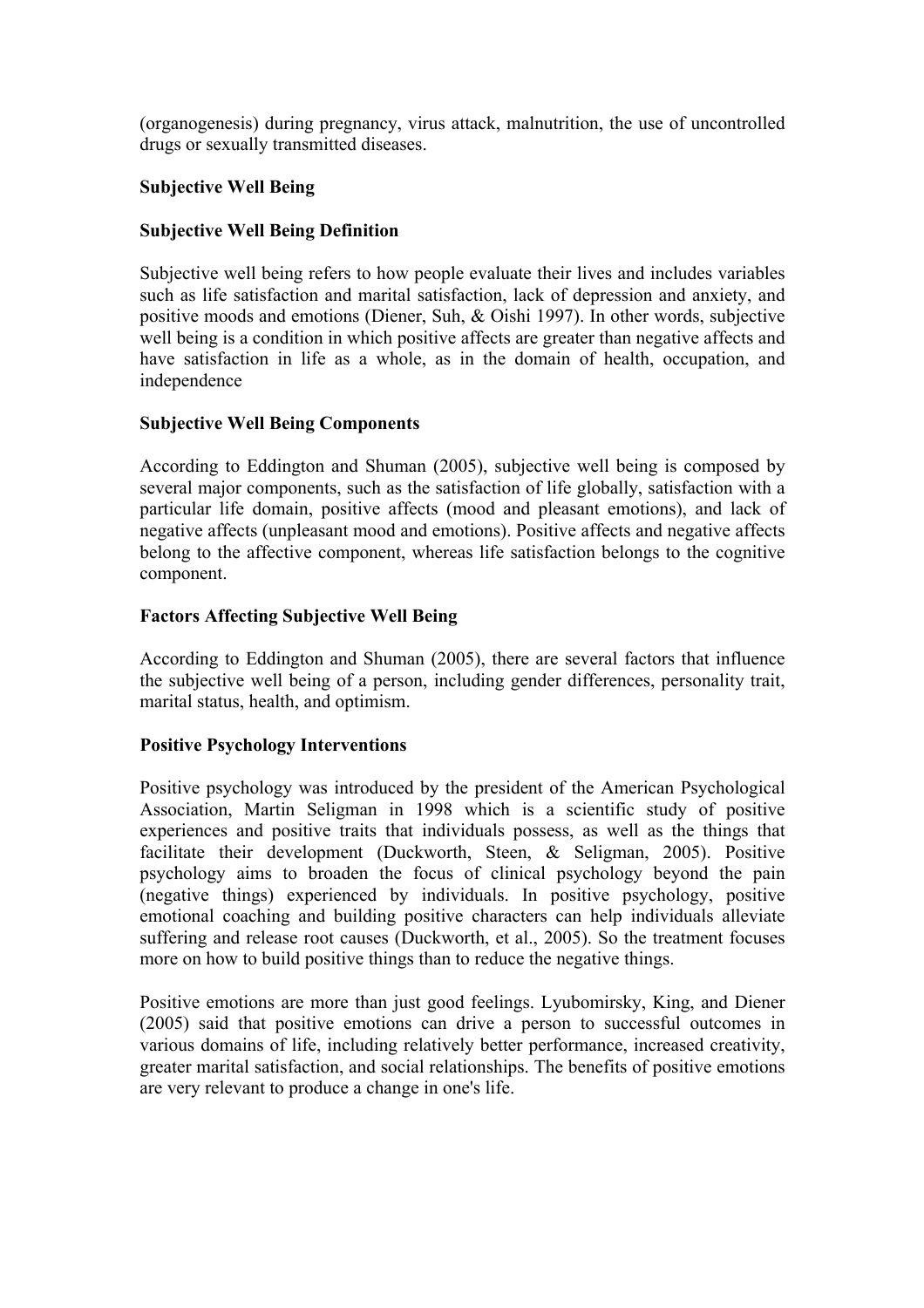## **Framework of Thinking**

Individuals with physical disabilities will experience much decreased function in their lives. Individuals will tend to limit their activities and withdraw from social life because they feel helpless and the existence of a negative rejection or stigma from the environment. such of conditions trigger the emergence of new problems, such as becoming more susceptible to poor mood and low life satisfaction because of feeling helpless and unable to function normally or do many activities in their life.

The impact of feeling helpless for being unable to function normally affect subjective well being on the individuals with physical disabilities. Subjective well being refers to the well-being of individuals who are viewed through two domains, such as affective (positive affects and negative affects) and cognitive (life satisfaction). Subjective well being is also often considered very important because it is closely related to positive conditions that help a person perform their functions optimally. Therefore, it is important for individuals with physical disabilities to improve their subjective well being to be able to live a more optimal life function.

Subjective well being can be improved by giving positive psychology interventions. These interventions are part of positive psychology which is a scientific study of positive experiences, positive individual traits, and potentials that facilitate their development so as to achieve both well being and optimal functioning (Duckworth, et al., 2005). In this study, the use of positive psychology interventions will focus more on improving positive feelings and self-discovery potential and life satisfaction.

If illustrated, it will form a frame of thinking will be like this.



Figure 1: Framework of thinking for the influence of positive psychology interventions on subjective well being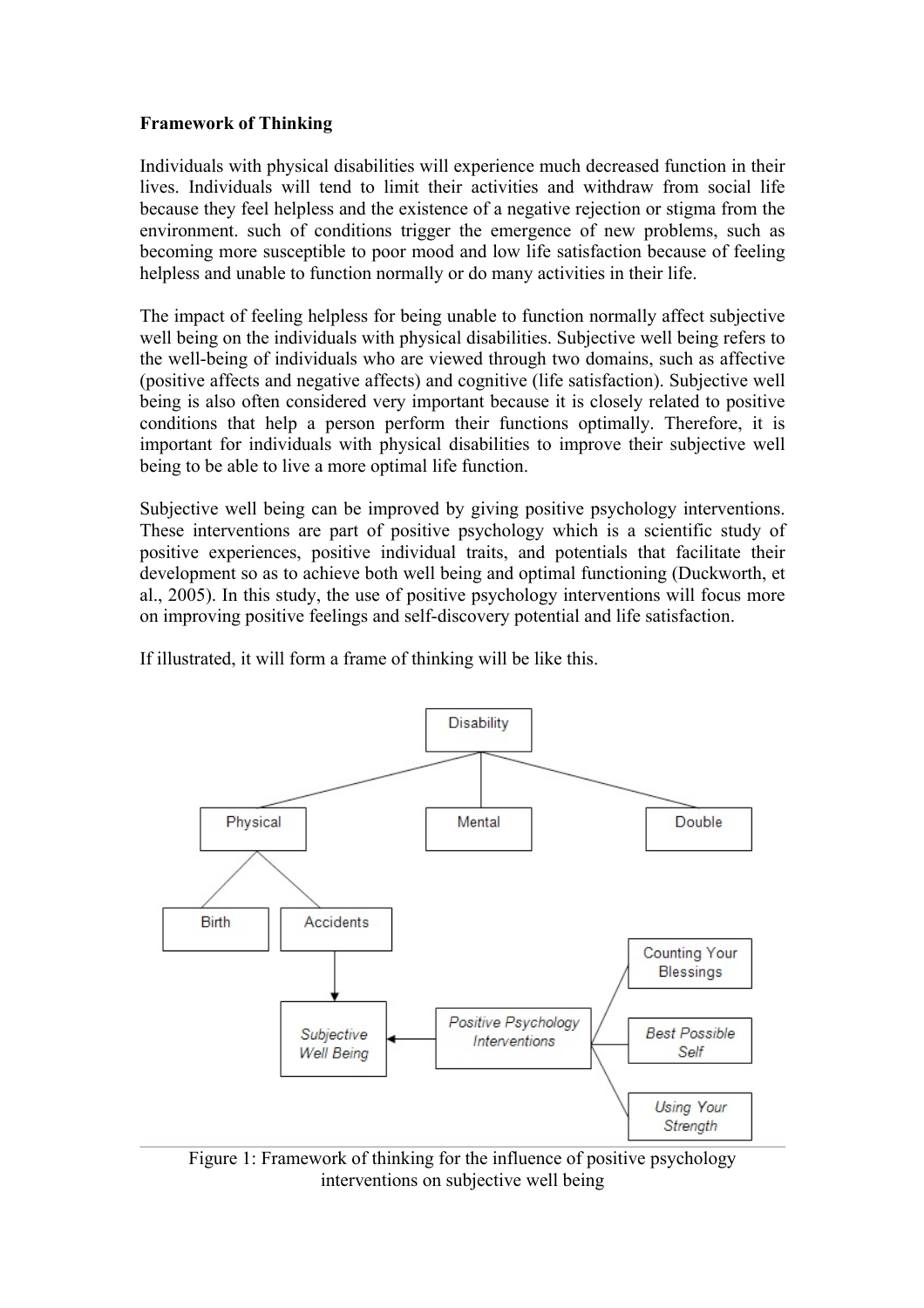## **Research Methods**

## **Participants**

Participants who are selected in this study were individuals with low subjective well being, measured using three scales, such as Positive and Negative Affect Schedule (PANAS), Satisfaction with Life Scale (SWLS), and Oxford Happiness Questionnaire (OHQ). In this study, participants should have low score characteristics on positive affects and high scores on negative affects measured by PANAS, score below 20 on SWLS, and score below 4 on OHQ.

In addition, participants must also be over 18 years of age. Last, participants also agreed to attend therapy and measurement sessions by filling out informed consent and signing a statement about their willingness to follow the entire therapy session.

## **Research Design**

The research design used in this study is one group pre-post test design. Measurements were conducted quantitatively by giving questionnaires and qualitative measurements by making observations and interviews. In this study, the researchers made initial measurements of the subjective well being condition of the participants and the re-measurements were made after the intervention was completed as a form of manipulation.

## **Location Setting and Research Equipment**

This study was conducted in a social home in a special room so that the intervention can be conducted well with focus and make the client feel comfortable. Equipment that will be used in this research include chairs, tables, and stationery (paper, pencil, pen, eraser, and sharpener).

#### **Measurement**

#### **Questionnaire**

Participants will be given three types of scales at the beginning before the intervention and the end after the intervention to find out the change in subjective well being condition after completion of the intervention. The three measuring tools are Satisfaction with Life Scale (SWLS), Positive Affect and Negative Affect Schedule (PANAS), and Oxford Happiness Questionnaire (OHQ).

#### **Interview**

The researcher will direct the conversation to certain matters or aspects in the participant's life or the participant's subjective experience, then the information obtained will be used as supporting material of other psychological tests result and to know the progress they make from session to session.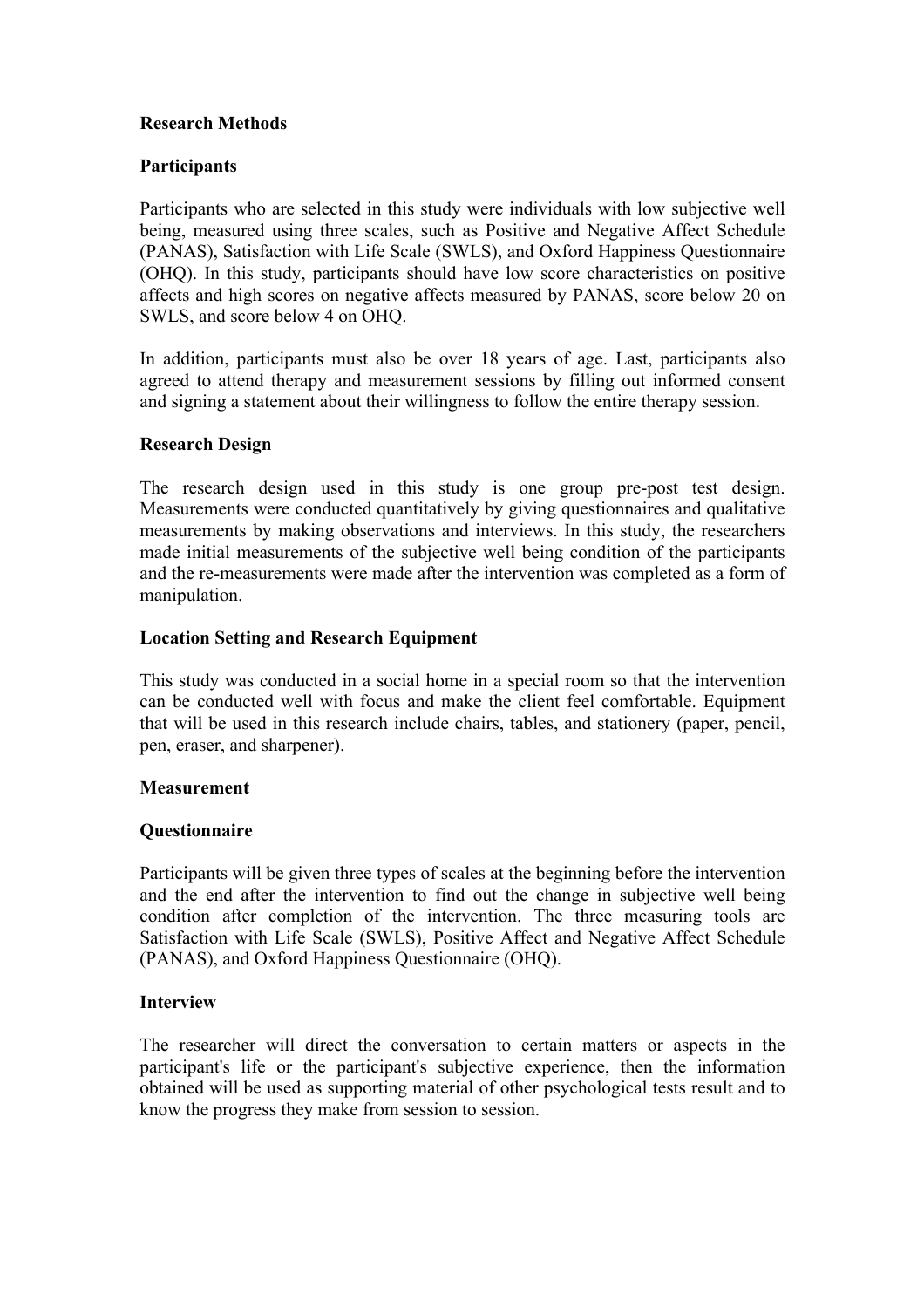## **Observation**

Observations in this study are natural so that researchers do not use standard guidelines in making observations. Observation activities were carried out at each intervention session to observe the behaviors perfomed by the participants.

## **Procedure**

The screening process was conducted by giving pre-test to the participants. They were also interviewed, and they were observed during the interview session. They who met the characteristics for the participants became the prospective paricipants and they were asked to follow the 8 therapy sessions which consisted of Count Your Blessings, Using Your Strength, and Best Possible Self. Quantitative evaluation was conducted in this study is to see if there is a change in subjective well being of the participants. Participants also gave responses to SWLS, PANAS and OHQ. Responds before and after intervention were measured. Increased SWLS score, increase psotive affects and decrease negative impact of PANAS and increased OHQ indicate improvement of subjective well being

#### **Result and Discussion**

| Table 1 Intervention Results (BS) |              |                        |                        |  |  |
|-----------------------------------|--------------|------------------------|------------------------|--|--|
| No.                               | Scale        | Pre Test               | Post Test              |  |  |
|                                   | <b>SWLS</b>  | 12                     | 21                     |  |  |
| 2.                                | <b>PANAS</b> | Positive $Affect = 25$ | Positive $Affect = 40$ |  |  |
|                                   |              | $Negative$ Affect = 36 | $Negative$ Affect = 26 |  |  |
| 3.                                | OHQ          | 3.79                   | 3.82                   |  |  |

#### **Analysis and Intervention Results**

The First Subject (BS)

Based on the results in the table above, it can be seen that measured by three different scales, BS indicates a change. On the SWLS scale, BS has increased in terms of life satisfaction from score 12 *(not satisfied, below average)* to score 21 *(quite satisfied, on average)*. This indicates that after the intervention, BS has a better life satisfaction  $\text{(score} > 20)$ .

The same increase was also shown by BS on the PANAS on the positive affect dimension in which BS showed an increased score from 25 to 40, whereas in the negative affect dimension, BS showed a decreased score from 36 to 26. It can indicate that after intervention, in psychological condition, BS feels more positive affects than negative affects.

On the OHQ scale, there was a change in pre test and post test scores, although very it's not significant. Both score 3.79 and score 3.82, show the same, which is *not*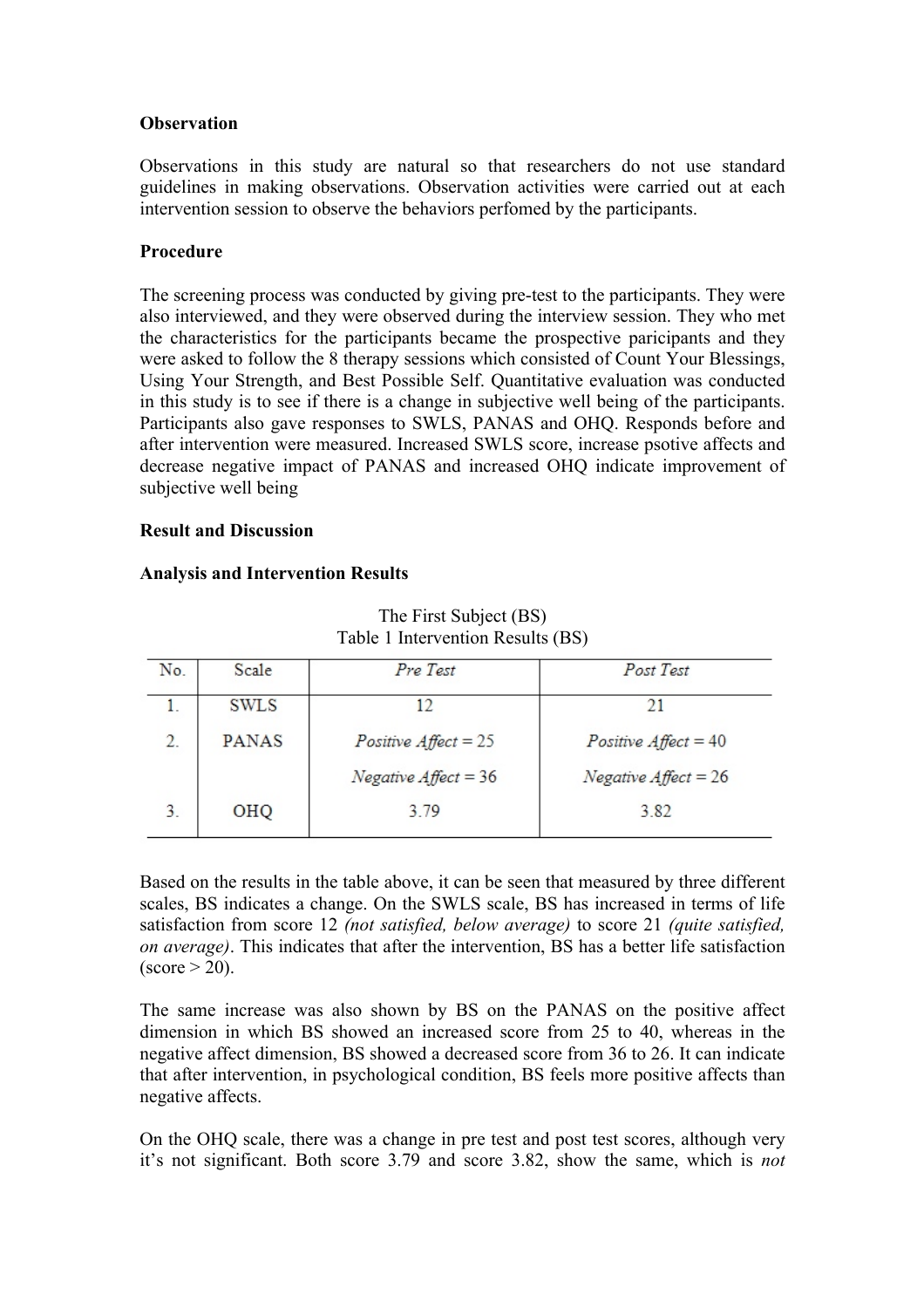*particularly happy or unhappy*. Individuals in this category are not very happy or not so unhappy or ordinary.

| No. | Scale       | Pre Test                | Post Test              |
|-----|-------------|-------------------------|------------------------|
| 1.  | <b>SWLS</b> | 19                      | 27                     |
| 2.  | PANAS       | Positive $Affect = 38$  | Positive $Affect = 41$ |
|     |             | $Negative$ Afferct = 39 | Negative $Affect = 37$ |
| 3.  | OHQ         | 3.13                    | 3.96                   |
|     |             |                         |                        |

Second Subject (RS) Table 2 Intervention Results (RS)

Based on the results in the table above, it can be seen that measured by three different scales, RS showed a change. On the SWLS scale, RS has increased in terms of life satisfaction from score 19 *(slightly dissatisfied, less than average)* to a score of 27 (*very satisfied, above average).* This indicates that after the intervention, RS has a better life satisfaction (score > 20).

The increase is also shown by RS on the PANAS on the positive affect dimension and decrease in the negative affect dimension, although the changes shown are not too large. RS has changed the score from 38 to 41 on the dimensions of positive affect and changes from score 39 to 37 on the dimensions of negative affect. Although the changes shown are insignificant, it can reasonably indicate that after intervention, RS has more positive affects than negative affects.

On the OHQ scale, there is a change in pre test and post test scores, from score 3.13 to 3.96 where both fall into the category of *not particularly happy or unhappy*. Individuals in this category are not very happy or not so unhappy or ordinary.

| No. | Scale        | Pre Test               | Post Test              |
|-----|--------------|------------------------|------------------------|
|     | <b>SWLS</b>  | 18                     | 28                     |
| 2.  | <b>PANAS</b> | Positive $Affect = 24$ | Positive $Affect = 42$ |
|     |              | $Negative$ Affect = 32 | $Negative$ Affect = 13 |
| 3.  | OHQ          | 375                    | 5.13                   |

Third Subject (WM) Table 3 Intervention Results (WM)

Based on the results in the table above, it can be seen that measured by three different scales, WM shows a significant change. On the SWLS scale, WM experienced an increase in life satisfaction from a score of 18 *(slightly dissatisfied, less than average)* to a score of 28 *(very satisfied, above average).* This indicates that after intervention, WM has a better life satisfaction (score > 20).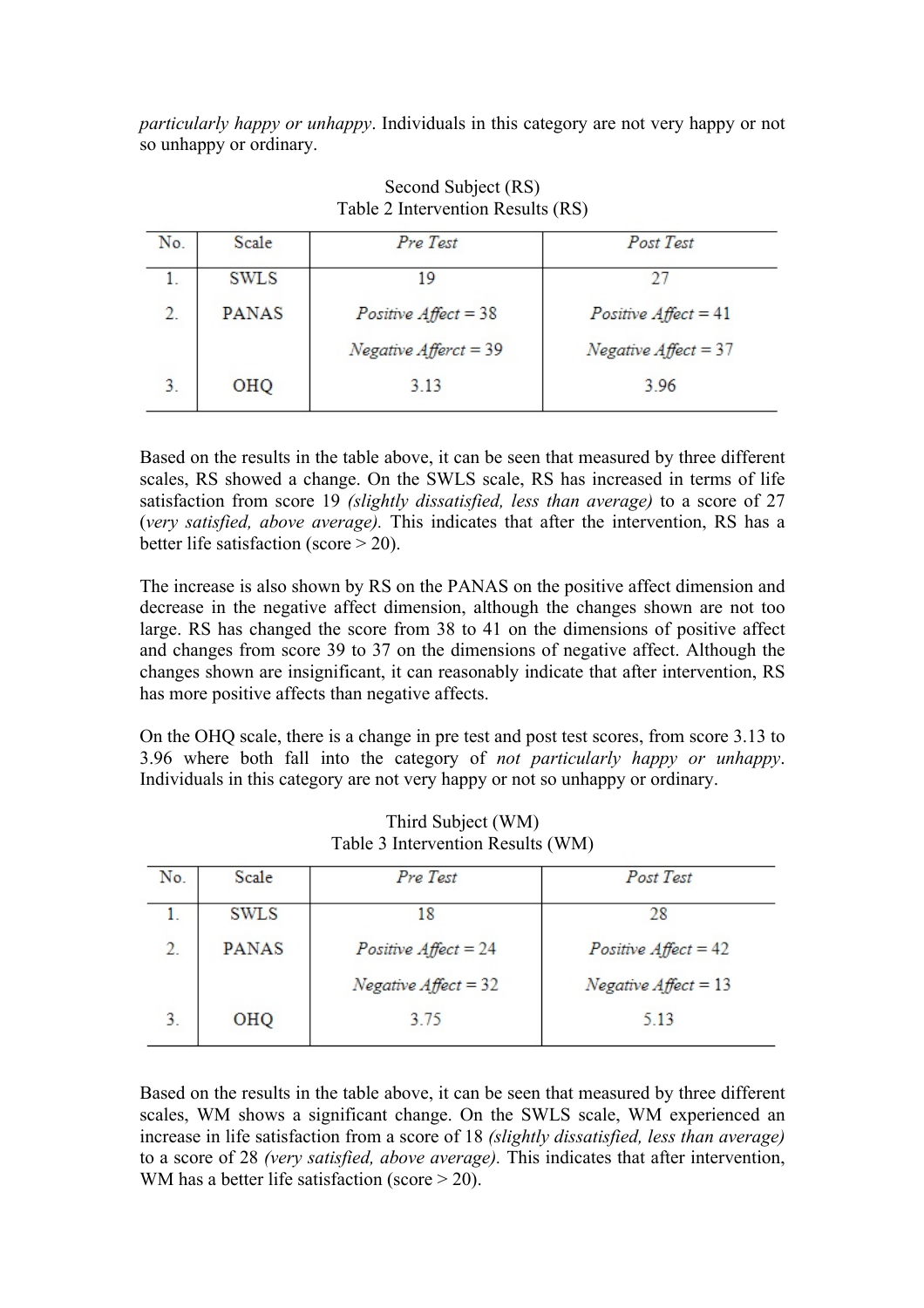Significant changes were also shown by RS on PANAS. In the positive affect dimension, WM shows an increase in score, from 24 to 42, whereas in the negative affect dimension, WM shows a decrease, from score 32 to 13. Increase in positive affect and decrease in negative affect, indicating that WM feels more happy after being given intervention.

On the OHQ scale, WM showed a significant change between the pre test and post test scores from the score of 3.75 to 5.13. Score 3.75 goes into the category *not particularly happy or unhappy*. Individuals in this category are not very happy or not so unhappy or just plain, while score 5.13 goes into the category of *very happy*, where individuals in this category are very happy.

If concluded, then the improvement experienced by the three subjects after completion of the intervention based on the difference of pre test and post test results are as follows:

| No           | Subyek | Skala (Pre Test) |                         |      | Skala (Post Test) |                        |      |
|--------------|--------|------------------|-------------------------|------|-------------------|------------------------|------|
|              |        | <b>SWLS</b>      | PANAS                   | OHQ  | <b>SWLS</b>       | PANAS                  | OHQ  |
| $\mathbf{1}$ | BS     | 12               | Positive $Affect = 25$  | 3.79 | 21                | Positive $Affect = 40$ | 3.82 |
|              |        |                  | $Negative$ $After = 36$ |      |                   | $Negative$ Affect = 26 |      |
| 2.           | RS     | 19               | Positive $Affect = 38$  | 3.13 | 27                | Positive $Affect = 41$ | 3.96 |
|              |        |                  | $Negative$ Affect = 39  |      |                   | $Negative$ Affect = 37 |      |
| 3.           | WМ     | 18               | Positive $Affect = 24$  | 3.75 | 28                | Positive $Affect = 42$ | 5.13 |
|              |        |                  | $Negative$ Affect = 32  |      |                   | $Negative$ Affect = 13 |      |

# **Conclusion**

Results on the three participants (BS, RS, & WM) indicates improvement in the aspect of life satisfaction and positive affect, and decrease in the negative affect aspect. Thus positive psychology interventions can improve subjective well being, especially happiness, optimism, hope, independence, and life satisfaction. In the first intervention, the Count Your Blessings, the three participants are now able to appreciate the little things that happen in their daily life. In addition, they also begin to realize the positive things that are around that make them feel happy and cared for.

In the second intervention, Using Your Strength, the three participants said that now they know what ability they have. So they could realize that behind the physical disabilities, they still have some personal qualities that can be used for something useful. The three participants are also able to use their personal qualities or personal strength in real life so that they feel more meaningful because it can be useful for others. In addition, they also feel proud and confident to socialize and join a larger social environment because of their strenght or something good inside them.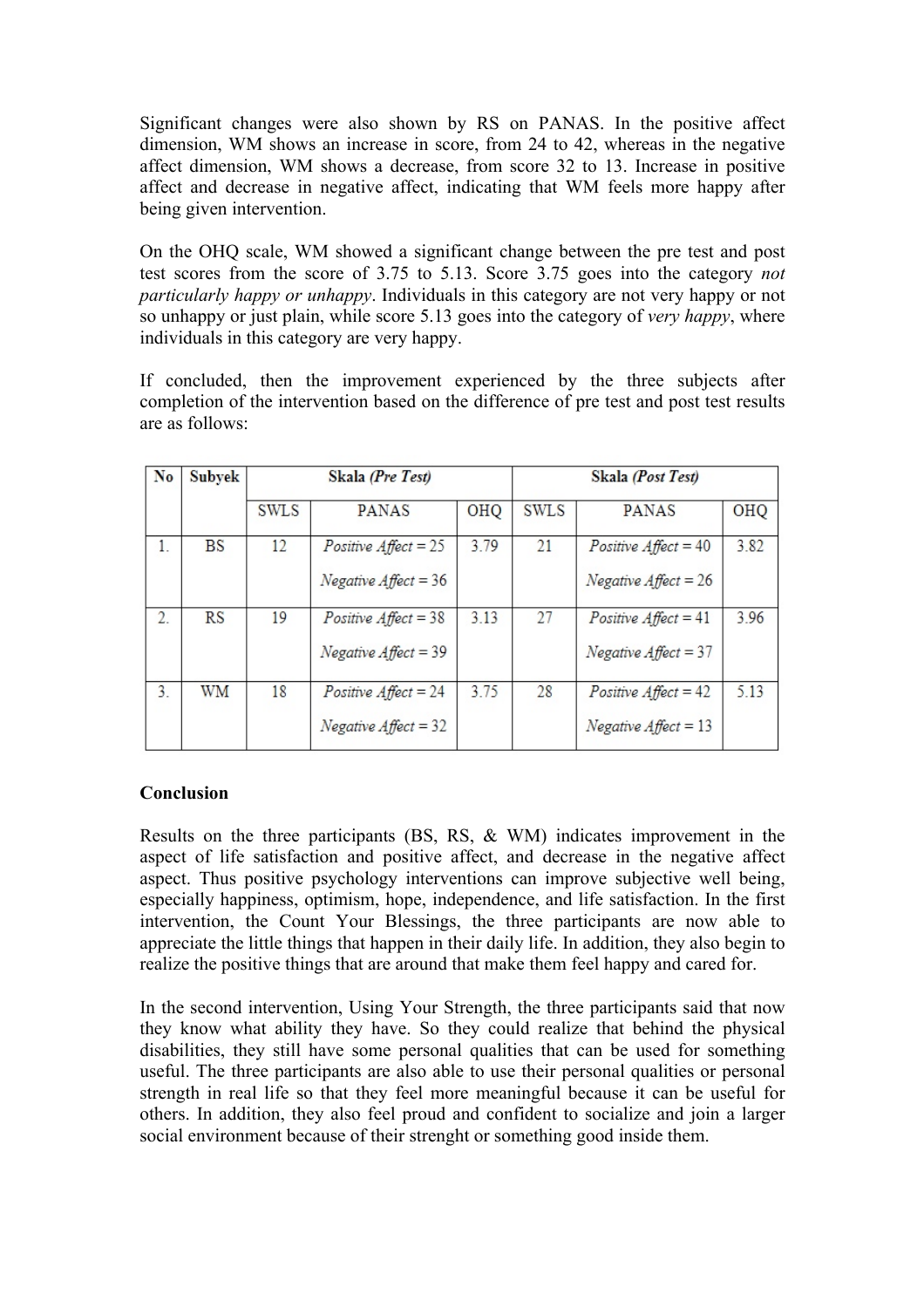In the third intervention, the Best Possible Self, the three participants were able to visualize their life in the future. They are also quite capable of making steps to achieve their desires in the future. So it increases expectations and makes them feel more optimistic to make it happen.

#### **Discussion**

Based on research conducted by Pietrowsky and Mikutta (2012), positive psychology interventions proved to increase subjective well being in individuals. Measured by using satisfaction with life scale (SWLS) by comparing the results of pre test and post test, in this study, the results of different statistical test showed significant differences  $(p = 0.004 \le 0.05)$ . The statistical analysis also showed that the average post test is higher than the average pre test ( $t = -15.588$ ) with a mean increase from 16.33 to 25.33. This means that all three subjects experienced a significant improvement in the life satisfaction aspect.

Different from life satisfaction aspect, positive affects ( $p = 0.12 > 0.05$ ) and negative affect ( $p = 0.17 > 0.05$ ) did not show significant difference as measured by positive affect and negative affect scale. Nevertheless, the increase in positive affect is indicated by the three subjects with a value of  $t = -2.169$ , where the minus sign indicates that the post test score is higher than the pre test result with a mean increase from 29.00 to 41.00. The progress experienced by the three subjects was also marked by a decrease in negative affect with a value of  $t = 2.104$ , where a positive sign indicates that the post test score is lower than the pretest result with a mean decrease from 35.67 to 25.33. In addition, statistical analysis results also did not show significant differences measured using oxford happiness quetionnaire (OHQ) ( $p =$ 0.19> 0.05). Nevertheless, an improvement in the aspect of happiness is indicated by the three subjects with a value of  $t = -1.905$ , where the minus sign indicates that the post test score is higher than the pre test result with a mean increase of 3.55 to 4.30.

A significant difference in the life satisfaction aspect is related to the attitude of the three subjects who have begun to accept their physical limitations and to be grateful for the things that are happening around. Conversely, the insignificant differences in the aspects of positive affect and negative affect and happiness may be due to the small number of participants so that the outcome is not representative and can not be ascertained statistically whether positive psychology interventions can actually improve subjective well being.

In addition, insignificant results are also caused by negative feelings that still have high scores, such as feelings of distress, annoyance, and anxiety, especially on both subjects, namely BS and RS. Both said that the feeling is no longer derived from the physical disability they experience, but the many rules in the home make them often feel negative feelings. RS also still has a high score on hostile feelings. RS said that friends in the social home often made her feel annoyed, even taking her stuffs several times.

Furthermore, gender factors are also predicted to be other predictors affecting subjective well being. Compared with the two other subjects, RS showed the smallest improvement in the positive affect and decreased aspects in the negative affect. This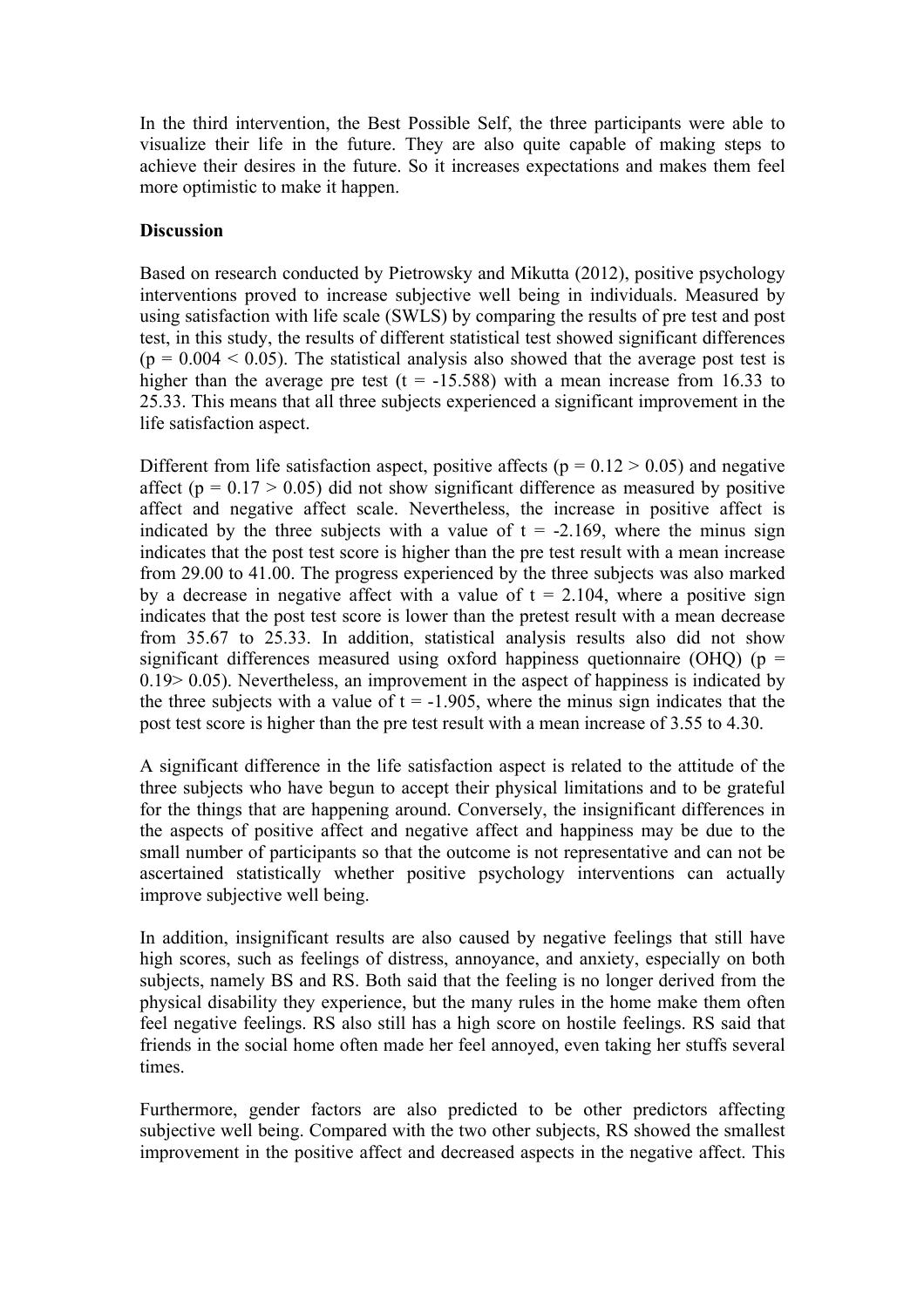is in line with research by Eddington and Shuman (2005) which stated that women reported more negative and depressive affects than men.

## **Suggestion**

## **Suggestions to Further Researchers**

Based on the results discussed earlier, the researcher suggested to increase the number of participants if you want to do similar research so that the results obtained can be more representative and add the control group to be ascertained whether the results obtained at the end of the session is the influence of the intervention or there are other factors which also contributes to the subjective well being condition.

Further research may also attempt to combine other types of interventions from positive psychology interventions to see if there are other interventions that can also improve subjective well being. Thus, research on subjective well being and positive psychology interventions can be richer and more varied.

## **Suggestions for Subjects**

The first subject, BS, is advised to be grateful for the things he received during his stay in the social home, so does not focus too much on life outside the social home which is always regarded as pleasing by the BS. By being grateful, BS is expected to have more positive views and thoughts, and be able to cope with stress and pressure that he often felt.

The second subject, RS, is advised to be more aware of the positive things she receives while in the orphanage, as there are still many people who care about her. So she does not focus too much on the hostilities she experienced from other people. If necessary, the social home itself may request assistance to the institution to help them resolve the problem with other people, for example with group counseling. RS is also advised to maintain good qualities she has, such as helping and caring for others, so RS increasingly realize that behind the physical limitations that she has, she can still be useful and do good to others. In addition, the she is also advised to participate in skill activities, such as sewing so that she has the skills to be able to live independently when later out of the social home.

The third subject, WM, is advised to focus on what he wants to achieve by continuing to develop the self ability that he has. Furthermore, he is asked to make more concrete to reach his goals, so that he is not just imagining, but he can feel more optimistic about a better future. In addition, WM is also advised to keep improving his skills, for example by directing other people to make something, like mat and broom. Thus, WM is expected to be more aware of the ability he has and confident when dealing with the external environment.

# **Suggestions for the Social Home**

Based on what has been explained earlier, that other factors that cause the people often feel negative feelings are the condition of the social home that is considered unpleasant and bound by many rules. Therefore, the researcher suggested that the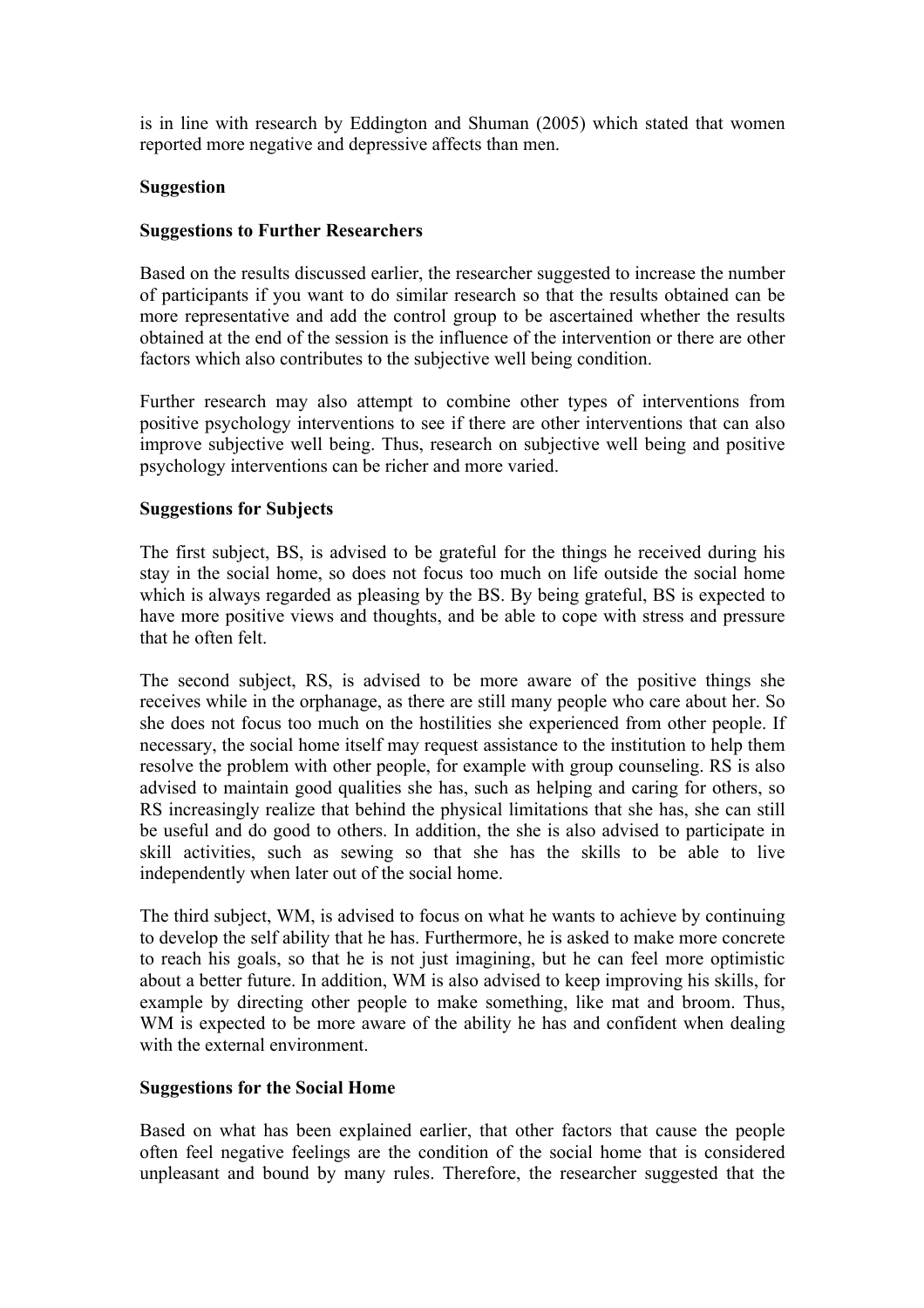social home can review the rules applied because unwittingly these rules greatly affect the psychological condition of the people. The many rules and restrictions make the people often feel depressed and uncomfortable living in the social home.

In addition, this condition can also be improved by first changing the attitude of the social workers to the people. Social workers, especially those who directly connected with the people, are advised to be more friendly, for example by greeting the people when they meet and offer assistance to the people by pushing a wheelchair or getting the items they need. Social workers can also give appreciation in the form of praise or give rewards when the people do good or able to complete the task well. This is done so that the people feel appreciated with what they have done and have a sense of pride in themselves and hope that positive behavior can be repeated in the future.

Social workers are allowed to reprimand the people (not scolding) when they make mistakes, both in their daily lives and when they do the job of the skill, but the selection of words and tone of speech must also be considered well. Submission of inappropriate words, will make the people feel depressed and afraid to perform these activities in the future so that it also affects the confidence. In addition, social workers are also advised not to offend the physical disability they have though with the intention of joking because it is feared will make them feel offended and can lead to feelings of worthless and underestimated them.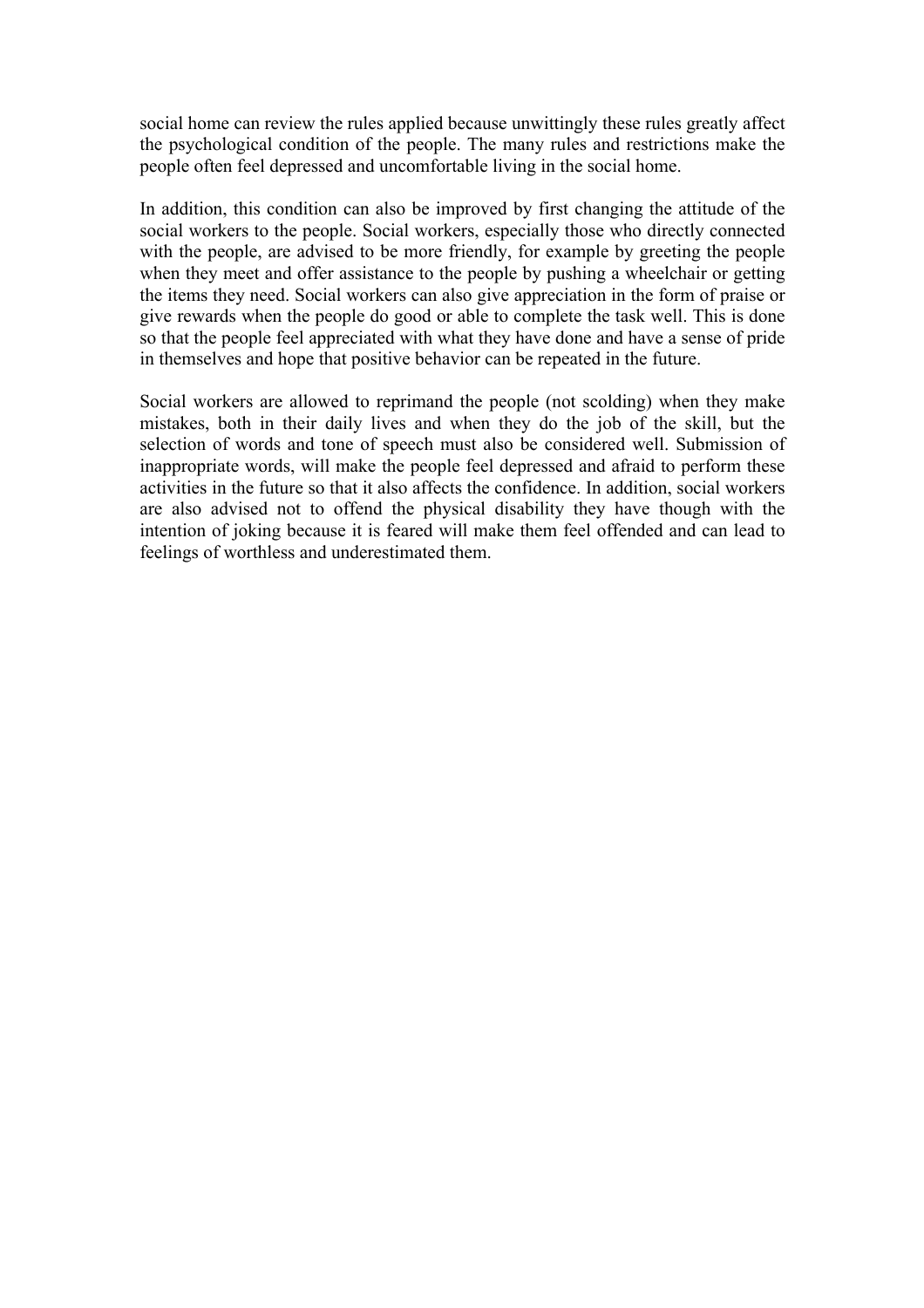#### **References**

Addabbo, T., Sarti, E., & Sciulli, D. (2014). Disability and life satisfaction in Italy. Barbotte, E.G., F.Chau, & N. Lorhandicap Group. (2011). Prevalence of impairments, disabilities, handicaps and quality of life in the general population: A review of recent literature. *Bulletin of the World Health Organization*, 79 (11), p. 1047.

Canha, L., Simões, C., Matos, M.G., & Owens, L. (2016). Well-being and health in adolescents with disabilities. *Health Psychology Research.* doi.org/10.1186/s41155- 016-0041-9.

Diener, E. (2003). Personality, culture, and subjective wellbeing: Emotional and cognitive evaluations of life. *Annual Review of Psychology,* 54, 403-425.

Diener, E., Chan, M.Y. (2011). Happy people live longer : Subjective Well being contributes to health and longevity. *Journal Applied Psychology: Health and Well-Being*, 3(1), 1-43

Diener, E., & Lucas, R. (2000). Subjective emotional well-being. In M. Lewis & J. M. Haviland-Jones (Eds.), Handbook of emotions (2nd ed., pp. 325-337). New York: Guilford.

Diener, E., Lucas, R.E., & Oishi, S. (2009). Subjective well being: the science of happiness and life satisfaction. The Oxford Handbook of Positive Psychology (2 ed.). doi: 10.1093/oxfordhb/9780195187243.013.0017

Diener, E., Suh, E., & Oishi, S. (1997). Recent findings on subjectivwe well-being. *Indian Journal of Clinical Psychology,* 1-24.

Duckworth, A.L., Steen, T.A., & Seligman, M.E.P. (2005). Positive psychology in clinical practice. *Annual Review of Clinical Psychology.* doi: 10.1146/annurev.clinpsy.1.102803.144154

Eddington, N. & Shuman, R. (2005). Subjective Well Being (Happiness). Continuing Psychology Education: 6 Continuing Education Hours.

Feist, Jess & Feist. (2006). *Theories of Personality.* Boston: McGraw-Hill Education.

Health Day (2012) April 5, Retrieved on 12 August 2012 from USN Health.usnews.com/healthnews/news/article/2012/04/05depression\_anxiety\_tied\_to\_p hysical disability in seniors.

Hills, Peter & Argyle, Michael. (2002). Oxford happiness questionnaire: A compact scale for the measurement of psychological well-being. *Personality and Individual Differences* 33 (2002) 1073–1082

Hurlock, Elizabeth B. (2006). Developmental Psychology. Jakarta: Erlangga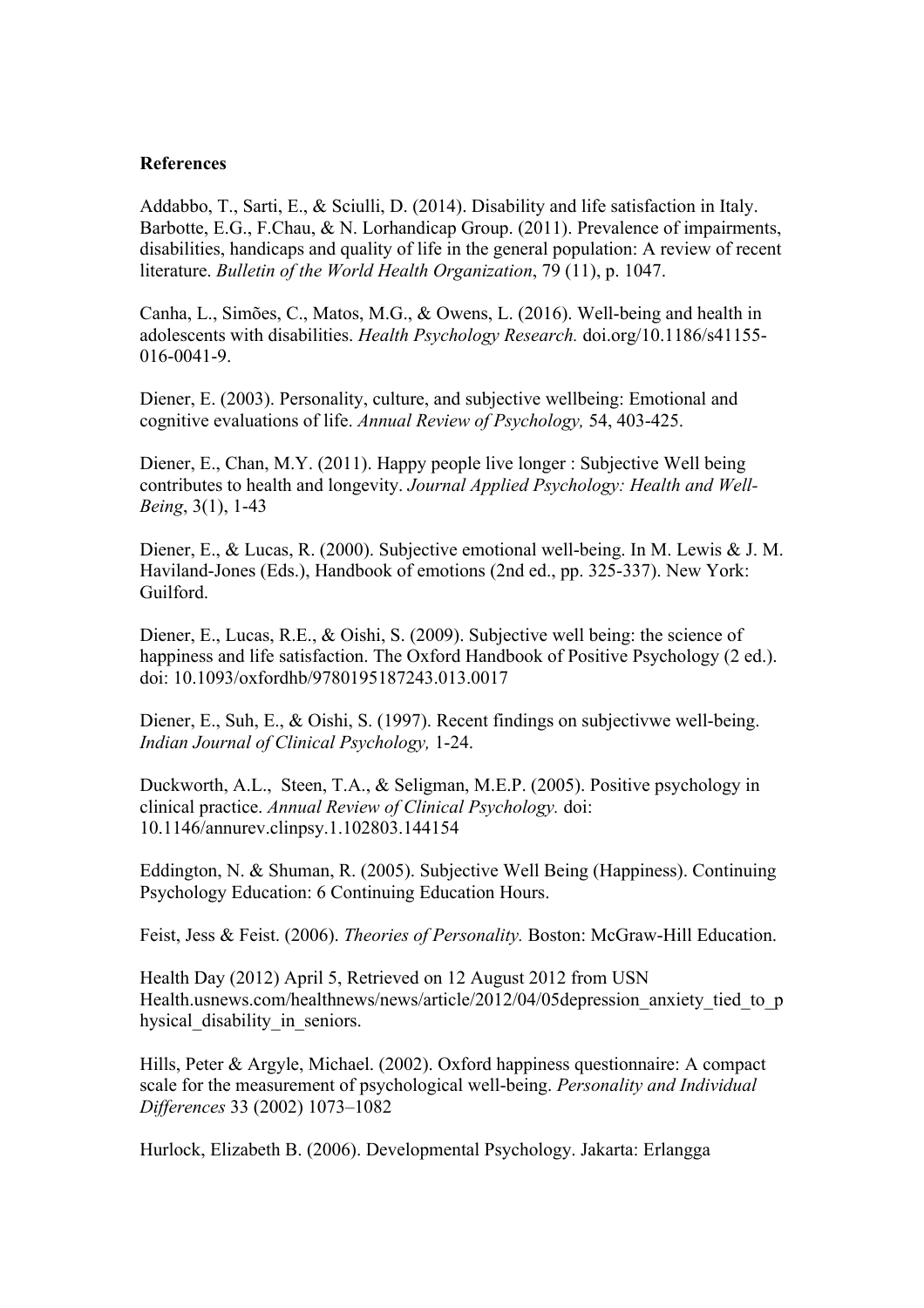Kashdan, T.B. (2004). The assessment of subjective well-being (issues raised by the Oxford Happiness Questionnaire). *Personality and Individual Differences* 36 (2004) 1225–1232

Keyes, C.L., Ryff, C.D., & Dov, S. (2002). Optimizing well-being: The empirical encounter of two traditions. *Journal of Personality and Social Psychology*, 82 (6), 1007–1022.

Kerlinger, F.N., & Lee, H.B. (2000). *Foundation of behavioral research 4th edition.*  Orlando, FL: Harcourt Inc

Librán , Eliso Chico. (2006). Personality dimensions and subjective well-being. *The Spanish Journal of Psychology,* 9 (1), 38-44.

López, J., Beatriz, N.B., Ignacio, P.M., Fernando, A.P., Jose, M.L., & Francisco, E.R. (2010). *Psychological well being, assessment tools, and related factors.*

Lyubomirsky, S., King, L. A., & Diener, E. (2005). The benefits of frequent positive affect: Does happiness lead to success? *Psychological Bulletin*, *131*, 803–855.

Matsuda, T., Tsuda, A., Kim, E., & Deng, K. (2014). Association between perceived social support and subjective well-being among Japanese, Chinese, and Korean college students. *Psychology, 5,* 491-499.

Mohsin, M, N., Saeed, W., & Zaidi, I, H. (2013). Comorbidity of physical disability with depression and anxiety. *International Journal of Environment, Ecology, Family, and Urban Studies (IJEEFUS).* 3(1), 79-88.

Noh, J.K., Kwon, Y.D., Park, J., Oh, I.H., & Kim, J. (2016). Relationship between Physical Disability and Depression by Gender: A Panel Regression Model. 11 (11). doi: 10.1371/journal.pone.0166238

Pasal 1 Undang-Undang Nomor 4 Tahun 1997 tentang Penyandang Cacat, (Lembaran Negara Republik Indonesia Tahun 1997 Nomor 9, Tambahan Lembaran Negara Republik Indonesia Nomor 3670). www.bpkp.go.id/uu/filedownload/2/46/442.bpkp

Pengelompokan penyandang cacat pada Undang-Undang Nomor 4 Tahun 1997 tentang Penyandang Cacat dibagi menjadi penyandang cacat mental, penyandang cacat fisik dan penyandang cacat mental dan fisik, Pasal 1 ayat (1). www.bpkp.go.id/uu/filedownload/2/46/442.bpkp

Pietrowsky, R & Mikutta, J. (2012). Effects of positive psychology interventions in depressive patient – a randomized control study. *Psychology*, 3 (12), 1067-1073.

Radler, C. (2000). Phases of Adaptation and Individuals with Physical Disabilities.

Romero, E., GoMez-Fraguela, J.A., & Villar, P. (2012). Life aspirations, personality traits and subjective well-being in a Spanish sample. *European Journal of Personality, Eur. J. Pers*. 26: 45–55 (2012). doi: 10.1002/per.815.